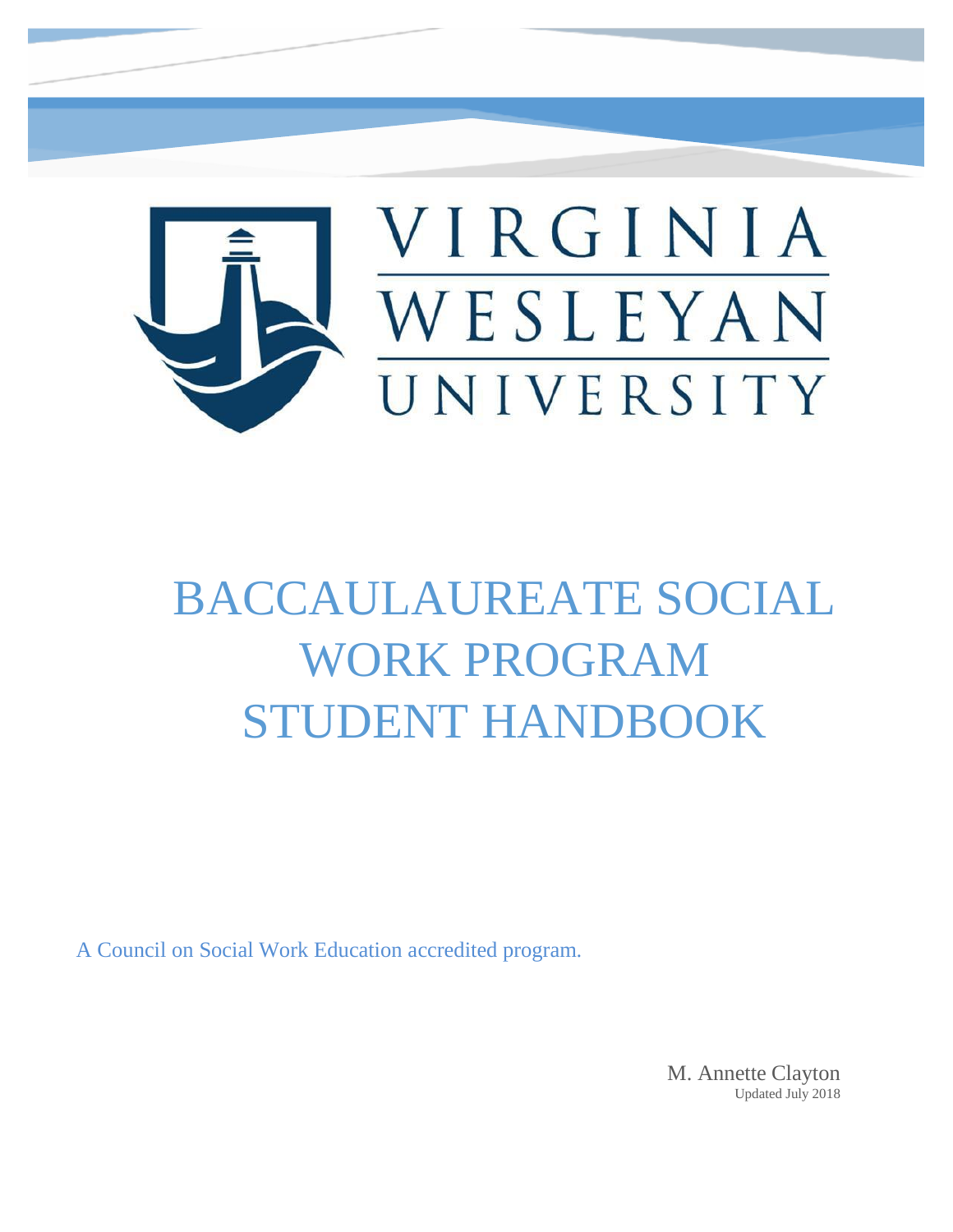## Table of Contents

| I.        |                                                                                                       |  |  |
|-----------|-------------------------------------------------------------------------------------------------------|--|--|
| A.        |                                                                                                       |  |  |
| <b>B.</b> |                                                                                                       |  |  |
| C.        |                                                                                                       |  |  |
| D.        |                                                                                                       |  |  |
| П.        |                                                                                                       |  |  |
| A.        |                                                                                                       |  |  |
| <b>B.</b> |                                                                                                       |  |  |
| C.        |                                                                                                       |  |  |
| D.        |                                                                                                       |  |  |
| Ε.        |                                                                                                       |  |  |
| III.      |                                                                                                       |  |  |
| A.        |                                                                                                       |  |  |
| <b>B.</b> |                                                                                                       |  |  |
| IV.       |                                                                                                       |  |  |
| V.        |                                                                                                       |  |  |
| VI.       |                                                                                                       |  |  |
| A.        |                                                                                                       |  |  |
| <b>B.</b> |                                                                                                       |  |  |
| C.        | Competency 3: Advance Human Rights and Social, Economic, and Environmental Justice10                  |  |  |
| D.        | Competency 4: Engage in Practice-informed Research and Research-informed Practice 10                  |  |  |
| Ε.        |                                                                                                       |  |  |
| F.        | Competency 6: Engage with Individuals, Families, Groups, Organizations, and Communities 10            |  |  |
| G.        | Competency 7: Assess Individuals, Families, Groups, Organizations, and Communities 11                 |  |  |
| Н.        | Competency 8: Intervene with Individuals, Families, Groups, Organizations, and Communities11          |  |  |
| I.        | Competency 9: Evaluate Practice with Individuals, Families, Groups, Organizations, and Communities.12 |  |  |
| VII.      |                                                                                                       |  |  |
| A.        |                                                                                                       |  |  |
| <b>B.</b> |                                                                                                       |  |  |
| C.        | Virginia Wesleyan University Bachelor of Social Work Program's Advisory Committee12                   |  |  |
| VIII.     |                                                                                                       |  |  |
| A.        |                                                                                                       |  |  |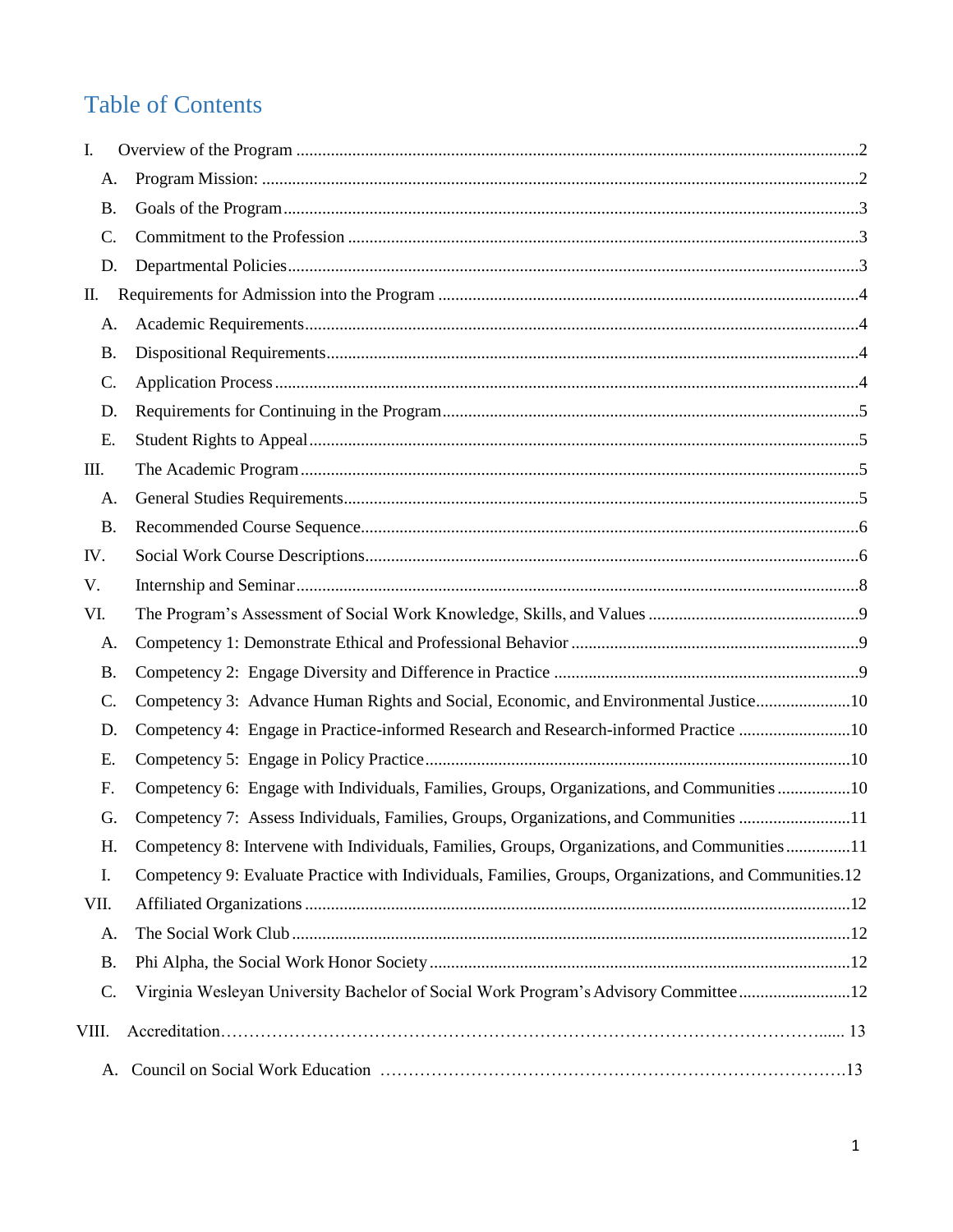## <span id="page-2-0"></span>**I. Overview of the Program**

#### <span id="page-2-1"></span>**A. Program Mission:**

The mission of the Baccalaureate Social Work Program at Virginia Wesleyan University is to prepare students for generalist social work practice and graduate study based on a strong foundation in the liberal arts.

Guided by the mission of Virginia Wesleyan University:

". . . To engage students of diverse ages, religions, ethnic origins and backgrounds in a rigorous liberal arts education that will prepare them to meet the challenges of life and career in a complex and rapidly changing world. In this endeavor, the University employs a wide range of approaches to teaching and learning and provides opportunities to connect the study of the liberal arts with practical learning experiences on campus, in the Hampton Roads region, and throughout the world. In accord with our United Methodist heritage, Virginia Wesleyan aspires to be a supportive community that is committed to social responsibility, ethical conduct, higher learning, and religious freedom," and the Educational Policy and Accreditation Standards of the Council on Social Work Education (CSWE), the Social Work Program at Virginia Wesleyan University is committed to offering a high quality generalist practice education. The Program focuses on ethical behavior and competent practice, following the Virginia Wesleyan University's Honor Code and the six core values of the National Association of Social Worker's (NASW) Code of Ethics.

The mission for the Virginia Wesleyan University's Baccalaureate Social Work (BSW) Program was created specifically to address the profession's purpose, values and ethics. We referred to NASW's Mission of Social Work to ensure compliant language and consistency in the development of our Program's mission. As our faculty come from varied social work backgrounds, the BSW Program established at Virginia Wesleyan reflects our educational and professional experiences.

Virginia Wesleyan University (VWU) is geographically situated in the center of the Hampton Roads area of Virginia. This region is diverse in population, needs, and geography, and encompasses rural, urban, and suburban settings with a multi-ethnic, age diverse population. The BSW Program experiences are designed to increase students' understanding of the unique environment of the Hampton Roads area and its diversity, within the mid-Atlantic region of the United States and in the larger global community.

The BSW Program's focus on diversity is consistent with the mission of the university and the NASW Code of Ethics core value of dignity and worth of the person. The CSWE uses exactly this language to describe one of its values and requires social workers to "engage diversity and difference in practice."

Undergraduate research, another strong BSW Program component, is consistent with one of the university's "focus on teaching and learning" and is crucial to the NASW core value of competence and CSWE's policy of engaging in "research-informed practice and practice-informed research." The BSW Program's emphasis on ethical conduct is consistent with the VWU's mission statement and supported by VWU's Honor Code, the NASW's core value of integrity, and CSWE's policy to "apply social work ethical principles to guide professional practice."

Community service, an integral component of the University's life, provides a vehicle for students to experience relationships and contexts in which they will learn and eventually practice. Students will be immersed in a curriculum including topics of mental and physical health, human rights, diversity, oppression, and economic and social justice, through a data driven, outcomes based, curriculum in which critical thinking skills are applied. NASW's core value of service parallels this VWU commitment, as does CSWE in its policy to train social workers to "respond to contexts that shape practice."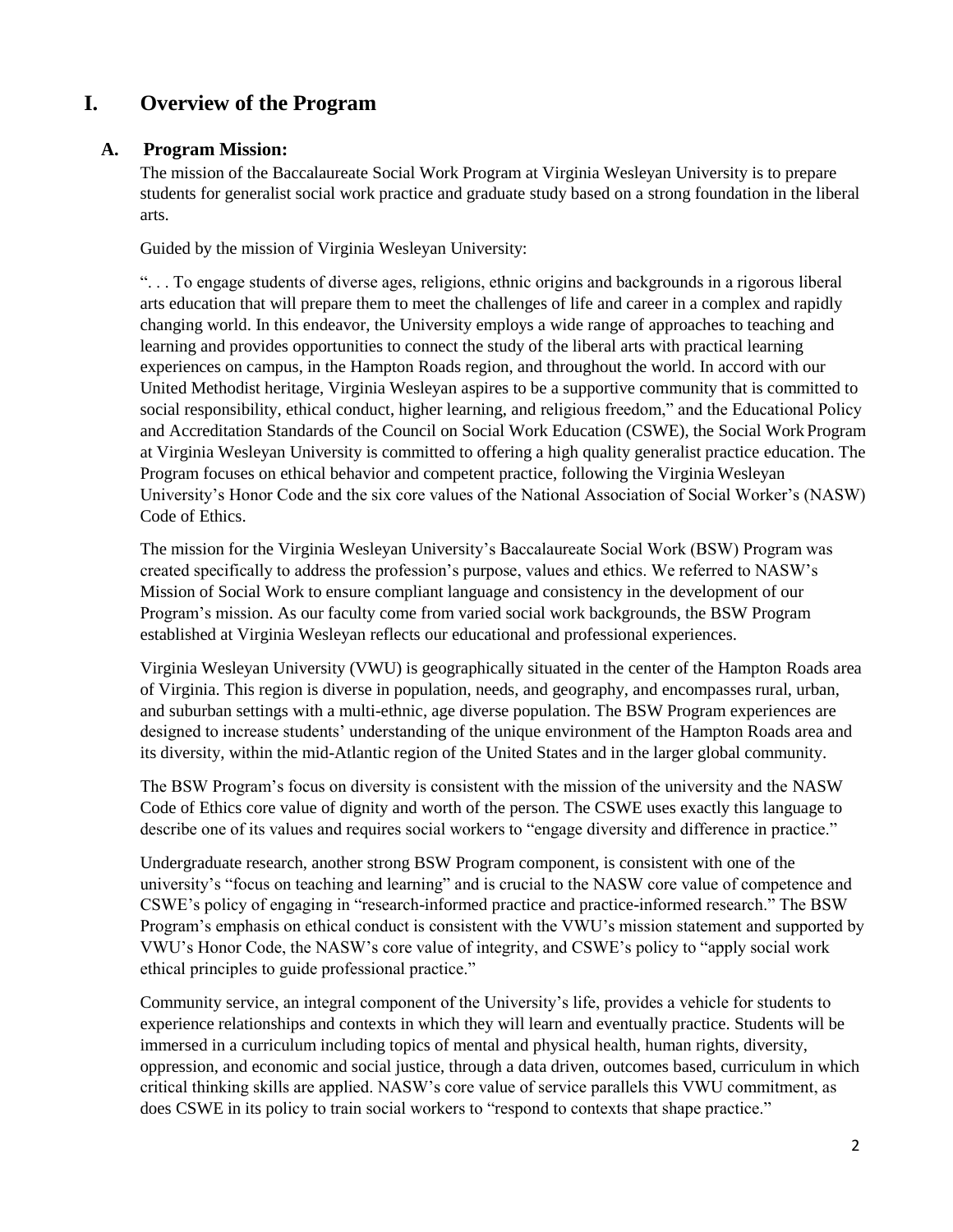The BSW Program emphasizes the importance of human relationships as the vehicle through which students learn and through which change occurs. This emphasis on relationship pervades practice and requires that students engage with others to advocate and innovate. The University's mission emphasizes the importance of community and social responsibility, which parallel NASW's core values of the importance of human relationships and social justice.

## <span id="page-3-0"></span>**B. Goals of the Program:**

The Virginia Wesleyan University Baccalaureate Social Work Program goals are specific to and consciously derived from the Program's Mission statement.

- To prepare generalist practitioners with a strong social work identity, as critical thinkers, who can use their knowledge and skills to effect change in consumer systems at the micro, mezzo and macro levels.
- To prepare students through the study of the liberal arts with the knowledge of how history, diversity, oppression, injustice and difference are applied to develop evidence-informed interventions in the pursuit of social work goals.
- To prepare generalist social workers to understand how human behavior is impacted by and affects physical and mental health in the context of the social and physical environment.
- To prepare generalist social workers with the skills to shape policy, planning, legislation and access as they strive for equality for all people.
- To prepare students with a commitment to personal and professional growth and development, as a component of competent social work practice.
- To prepare students for ethical and value directed practice guided by the NASW Code of Ethics using self-reflection and self-correction. The Virginia Wesleyan University Honor Code and departmental policies will guide students' educational experience.

## <span id="page-3-1"></span>**C. Commitment to the Profession**

The Baccalaureate Social Work Program at Virginia Wesleyan commits itself to the clients whom our students will ultimately serve. All that we teach, focuses on preparing our students to do the very best they can for their clients. In that same vein, we commit ourselves to prepare the very best students, the very best way that we can. Social work is a profession, which works with people in the most difficult of life circumstances. We believe that our clients deserve only the very best prepared workers. We commit ourselves to our Program and to its reputation of excellence. Our Program is respected within our community and commands some of the very best internship experiences as a result. We are committed to maintaining this reputation for the Program and for the University. Ultimately, our clients deservenothing less.

## <span id="page-3-2"></span>**D. Departmental Policies**

- Students must apply to the BSW Program prior to declaring the major and before the end of the first semester of their junior year.
- Students must maintain an overall GPA of 2.5 both overall and in the major and must complete all required courses with a C or higher grade prior to internship.
- Students must immediately report ANY honor code violation to full time Social Work faculty. Any Level II violation will necessitate a meeting of the student and full-time Social Work faculty in which remedial action will be developed and planned. Any Level II Honor Code violation will result in immediate removal from the Program.
- The BSW Program accepts baccalaureate level social work credit from CSWE approved institutions. The BSW Program accepts non-social work credit from other institutions according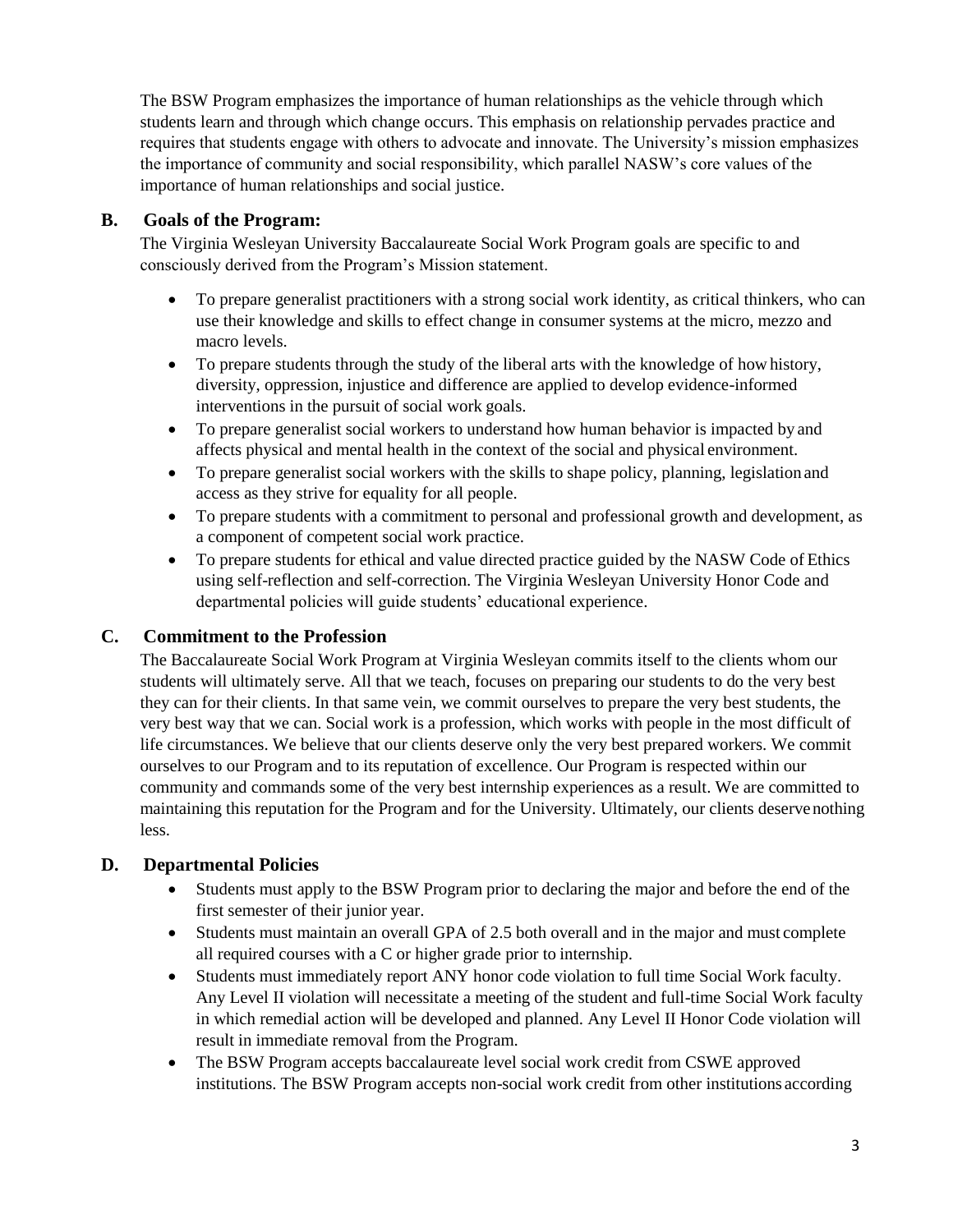to University policy. The BSW Program does not grant credit for previous work or life experience.

 This list is not exhaustive. Specific internship pre-requisites are detailed in the Internship Handbook.

## <span id="page-4-0"></span>**II. Requirements for Admission into the Program**

#### <span id="page-4-1"></span>**A. Academic Requirements**

Students must have a minimum of a 2.5 GPA overall to apply to the BSW Program. Generally, most general studies requirements should be completed prior to making application to the BSW Program. Application should be made using the form available on the Virginia Wesleyan University's Social Work website (see the BSW Program Application). Students may apply to the BSW Program no later than the end of the first semester of their junior year. Transfer students who have completed two years of academic work prior to matriculating at Virginia Wesleyan University should apply immediately upon admission. Students in other transfer situations should consult a Social Work Department full-time faculty member about when to apply.

If the student does not have a 2.5 GPA at the time of application, the student may take Social Work courses for one semester to earn the required GPA. If at the end of one semester's Social Work coursework the student has not achieved a satisfactory GPA, the academic advisor and student will confer to determine a major other than Social Work in which the student may be successful.

#### <span id="page-4-2"></span>**B. Dispositional Requirements**

Because social work practice requires persons to be totally trustworthy, capable of managing stressful situations, and psychologically and emotionally prepared to deal with potentially conflictual and even horrific life situations, applicants need to demonstrate trustworthy behavior and good character. A history of helping others through community service or volunteer work is strongly valued; a history of positive relationships with others as evidenced through memberships in clubs and organizations or faith-based activities is strongly valued as well. Leadership positions in service or social organizations provide a good foundation for leadership in social work. References may be requested to support the applicant's character, disposition and volunteer experience.

Applicants must have no Honor Code violations at Level II or III (second or third offense.) Level I Honor Code violations must be reported at the time of application and will be assessed as a potential barrier to acceptance in the BSW Program by the Social Work faculty on a case-by-case basis. Applicants must pass criminal background checks, and therefore should not have any history of criminal prosecution. They must not be listed in the Child Abuse and Sex Offender Registry. They must be able to pass drug screening tests. Financial credit histories are now included in some background investigations as are motor vehicle driving records on internship applications. Problems in these areas must be reported on the BSW Program Application and their impact will be assessed on a case-by-case basis. Applicants are also encouraged to delete any online postings that would not be considered professionally appropriate.

#### <span id="page-4-3"></span>**C. Application Process**

To apply to the BSW Program students must complete the BSW Program Application, found on the Social Work Program website, in its entirety and submit it to the Program Chair. Only complete application packets will be reviewed. The packet includes the BSW Program Application and a second document the Permission to Share Information Form available on the Social Work Department website. The latter form enables Social Work faculty to communicate about the student and his/her application with others. This may include communication with other Virginia Wesleyan faculty who have first- hand knowledge of the student and with those listed as personal references on the student's application. Social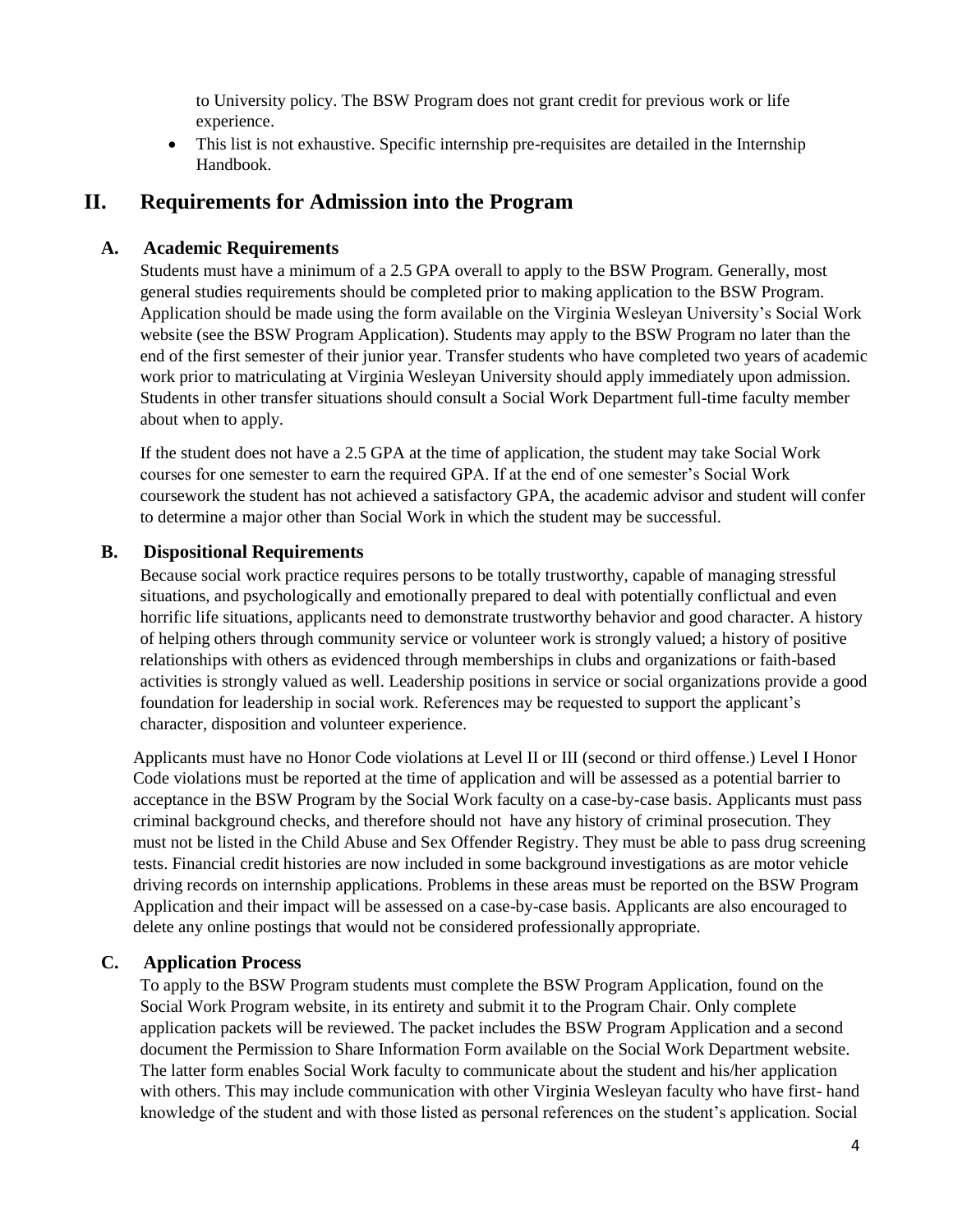Work faculty will review the completed application and references will be verified. A personal interview may be conducted. Students will be notified in person or via email when their applications are accepted. Applicants who are not accepted into the BSW Program will be notified by letter sent to their campus mailbox with the specific reasons for their lack of acceptance noted.

#### <span id="page-5-0"></span>**D. Requirements for Continuing in the Program**

Students must maintain a 2.5 GPA overall and a 2.5 GPA in the major. The student must receive a C or higher in all required social work courses. Students whose GPA falls below 2.5 either overall or in the major must immediately take corrective action to return their GPA to 2.5 the following semester. Any student whose overall GPA is less than 2.5 or less than 2.5 in the major shall be removed from the BSW Program. Students may re-apply to the BSW Program after the overall GPA has returned to 2.5 or above.

Students must maintain the behavior, disposition and values prerequisite to social work practice in order to continue in the BSW Program. Any legal, ethical, moral or behavioral deviance from the requirements for admission or violation of the National Association of Social Worker's (NASW) Code of Ethics will be considered a potential reason for removal from the BSW Program. Students whose personal life or life circumstances interfere with their potential for consistent, sound and ethical practice may be counseled to consider a different career path more in keeping with their strengths and skills.

#### <span id="page-5-1"></span>**E. Student Rights to Appeal**

Students, who disagree with the decision of the Social Work faculty about their application or their removal from the BSW Program, may request a reconsideration in writing stating why they believe the Social Work department should reconsider their application or removal. This request should be sent to the department Chair through campus mail. The BSW Program Advisory Committee will review written requests for reconsideration for admission and their findings will be provided to the student by letter sent to their campus mailbox.

## <span id="page-5-2"></span>**III. The Academic Program**

#### <span id="page-5-3"></span>**A. General Studies Requirements**

The BSW Program at Virginia Wesleyan University requires that students acquire a strong foundation in the liberal arts. Students who have successfully completed the Virginia Wesleyan University general studies requirements will have demonstrated competencies in English composition, foreign language, and laboratory science along with the study of aesthetics, historical perspectives, quantitative perspectives, institutional and cultural systems, literary textual analysis, and ethical values and faith perspectives. This academic preparation grounds the student in the perspectives necessary to explain the theories underlying the bio-psychosocial-cultural-spiritual perspective that undergirds social work practice. Because of Social Work's inclusive theoretical approach, the Seminar course taken concurrently with their internship during students' senior year requires them to grapple with the application of theory to practice.

Completion of the General Studies requirements is the focus of the first two years of academic study, and social work majors are encouraged to study some of the listed electives. Those starred are often required or suggested for graduate school in social work: \*\* Bio 222 Human Anatomy or genetics or any human biology; \*\*Math 210 Elementary Statistics or higher level math; Spanish if a language is needed; 113, 114 or 116 History of the U.S.; Political Science- any course; Psychology 256- Abnormal Psychology. Religious Studies- particularly world religions or religions different from one's own; Sociology, Criminal Justice or any course from this major of interest to the student; Women's and Gender Studies – or any course from this major of interest to the student.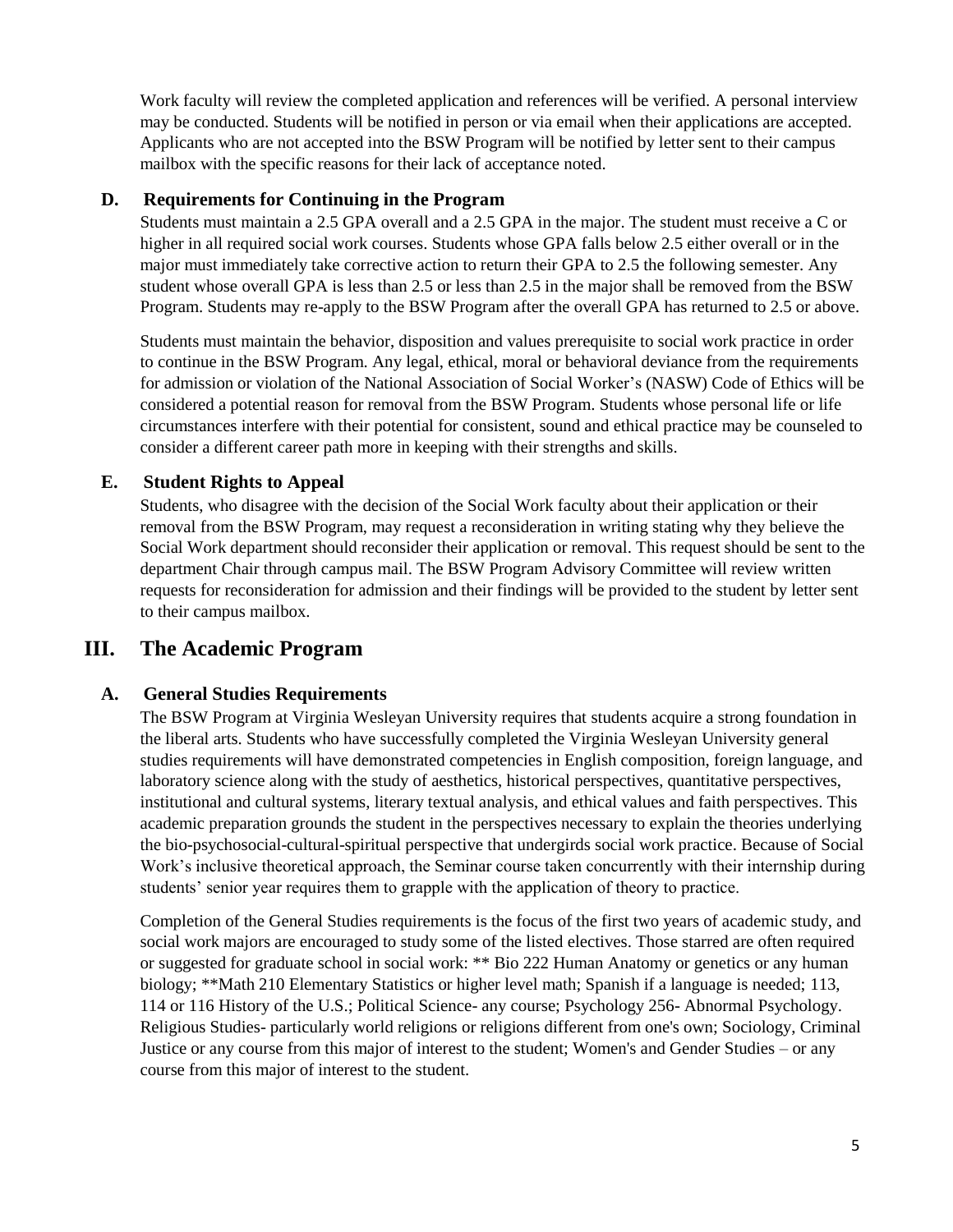Social work students, in consultation with their academic advisor, are advised to choose junior or senior level electives that will develop their social work interests and prepare them for internship. For example, students interested in substance abuse counseling should enroll in SW 384 Drugs of Abuse and SW 385 Substance Abuse and Chemical Dependency. Students interested in hospice work should enroll in SW 307, Death, Dying, Loss and Grief. Students interested in working with juveniles may wish to enroll in Criminal Justice 348, Delinquency and Juvenile Justice. The recommended course sequence below is only an example. Actual course selection and sequence should be determined with the student's academic advisor.

#### <span id="page-6-0"></span>**B. Recommended Course Sequence**

| <b>Status</b>       | <b>Course</b>                                                                                                                                                                                                                                                                                  |
|---------------------|------------------------------------------------------------------------------------------------------------------------------------------------------------------------------------------------------------------------------------------------------------------------------------------------|
| Sophomore or Junior | 1. SW 201 Introduction to Social Work (4 credits)<br>SW 251 Diversity & Social Problems in Social Work<br>2.<br>(4 credits)                                                                                                                                                                    |
| Junior              | 1. SW 302 Planning, Administration, & Legislation<br>$(4 \text{ credits})$<br>2. SW 336 Human Growth & Development: Life<br>Course Approach (4 credits)<br>3. SW 400 Social Work Methods with Groups &<br>Communities (4 credits)<br>4. SW 450 Research Methods in Social Work (4)<br>credits) |
| Senior              | 1. SW 401 Social Work with Individuals &<br>Families (4 credits)<br>2. SW 472 Social Work Internship (12 credits)<br>3. SW 475 Social Work Seminar (4 credits)                                                                                                                                 |
|                     | <b>TOTAL CREDITS 44</b>                                                                                                                                                                                                                                                                        |

## <span id="page-6-1"></span>**IV. Social Work Course Descriptions**

#### **201 Introduction to Social Work (4)**

Acquaints the beginning student with the history, philosophy, values, concepts, language, directions, problems, and broad scope of social work. Offers exposure to various agencies and Agency policies. Prerequisite: sophomore/junior/senior status. Offered each fall.

#### **251 Diversity and Social Problems in Social Work (4)**

An overview of how diversity influences social work practice and the social problems practitioners try to address. Topics include the history, philosophy, values, ethics, concepts, language, directions, problems, and broad scope of diversity and social problems and how they affects social work practice. Offered each fall.

#### **302 Planning, Administration & Legislation (4)**

Builds skills in community organization, administrative and legislative process as intervention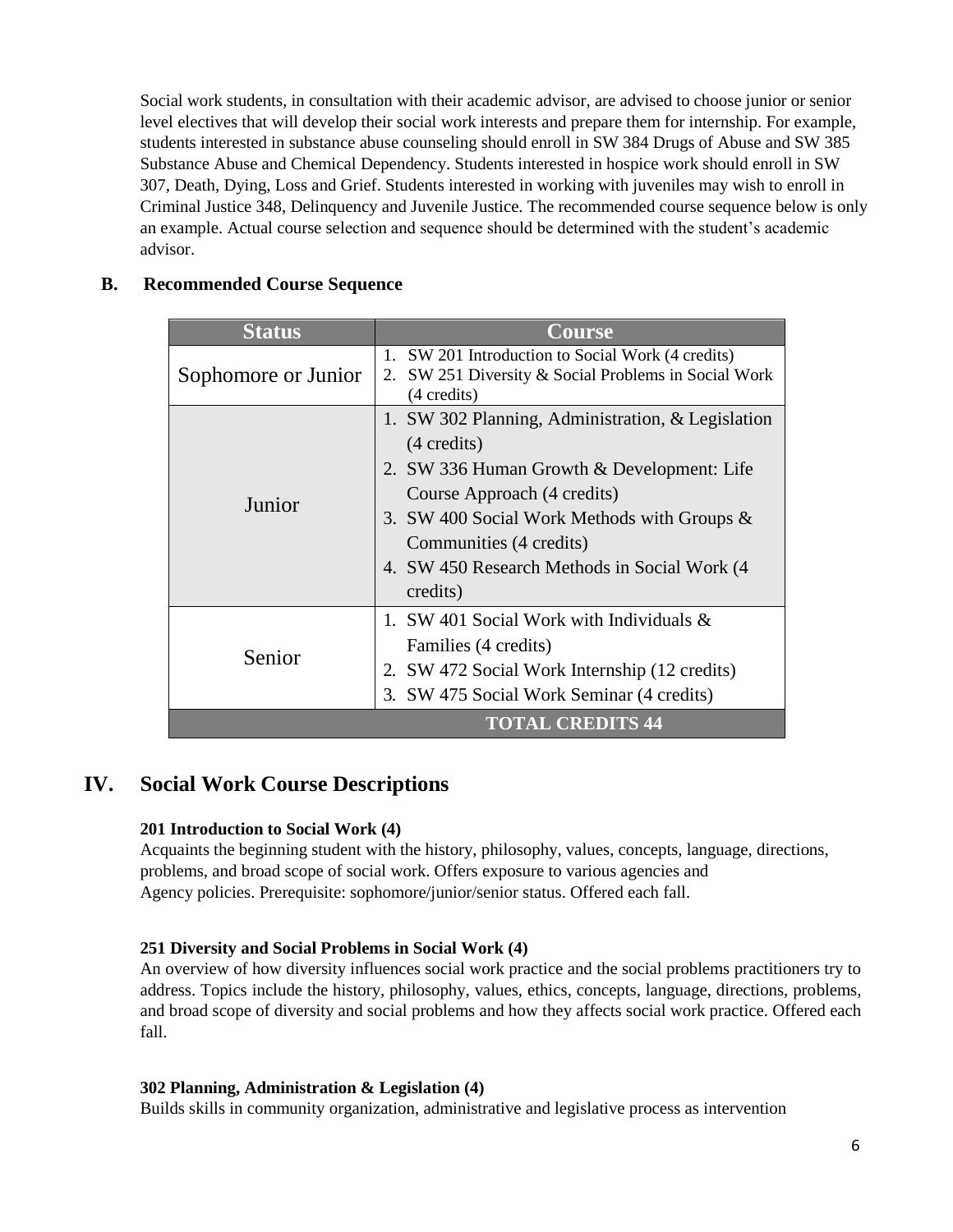techniques. Each student is expected to design, develop and present a project using the method taught. Offered each spring.

#### **336 Human Growth and Development: Life Course Approach (4)**

Designed for students who want to develop a strong foundation in human growth and development. Biological, social, and psychological theories of growth and development are examined from a multi-disciplinary perspective. Students learn about normal development from conception to aged death as well as certain pathological processes. Students who have previously taken a developmental course, or will as part of their intended major, may not take this class for additional credit. Prerequisite: junior status or consent. Offered each spring.

#### **400 Social Work Methods with Groups and Communities (4)**

Builds skills in group and community intervention techniques in social work. Prerequisites: junior/senior status and consent. Offered each spring.

#### **450 Research Methods in Social Work (4)**

Offers an overview of data collection methods and analysis procedures within the context of social work. Both positivistic and naturalistic paradigms are examined. Students learn how to pose research questions, design studies, collect data, and analyze, interpret, and report their data. Prerequisites: junior/senior status, successful completion of math requirement, and consent. Offered each spring.

#### **401 Social Work with Individuals and Families (4)**

This course provides an overview of the direct methods used in the Baccalaureate's level social work practice. The focus will be on learning appropriate intervention skills for helping individuals, couples,and families, Understanding the theory on which these interventions are based is prerequisite to developing skills. The course provides opportunities to practice beginning level methods through role playing, observation and feedback, written and oral assignments, and in an experiential learning situation. Prerequisites: ENG 105 with a grade of C or higher, senior status, and consent. Offered each fall.

Practicum Guidelines - The Practicum is the experiential component of the SW 401 course. The Practicum or practice work should consist of 4 hours of weekly volunteer work, which must begin nolater than the second week of class and must continue until the end of the semester. The work is done in a health and human service agency of the student's choosing.

Students arrange for their own Practicum, although the professor may be consulted with any questions the student has. Generally, an agency that require volunteers to work with others is an appropriate Practicum site. While some administrative work may be part of the Practicum, unless the student is interested in an administrative experience, consumer contact should be part of the experience.

The BSW Program encourages the student to complete a Practicum in an agency with which the student has no prior experience. The Practicum allows the student the opportunity to "try out" work that is new and unfamiliar but interesting to them. For example, if a student is interested in working with the elderly but has interest in working with the teens as a second choice, working with children or teens in the Practicum is a good plan. The more populations the student demonstrates experience with, the better prepared she will be for graduate study or a broader range of employment opportunities. In addition, students sometimes discover that they have more interest than they thought once they begin working with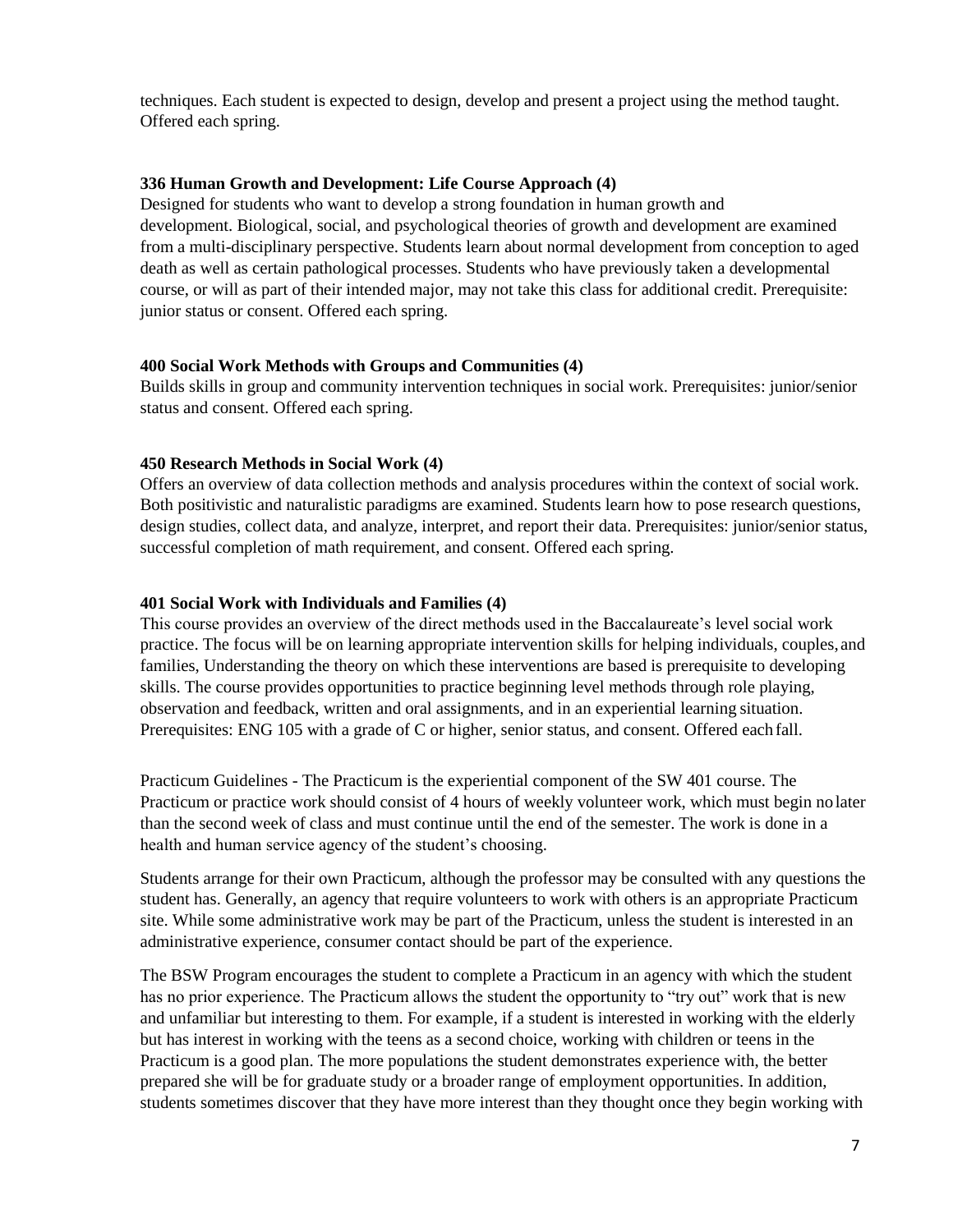a particular population or in a particular agency. If a student is presently doing volunteer work inan agency and wants to continue through the fall, she must consult with the professor to determine the appropriateness of that plan.

While the student will be expected to develop a contract for her volunteer work as part of the coursework in SW 401, there is no formal relationship between the agency and the university as there is in the internship. The student negotiates the Practicum and works out the schedule and any supervisory meetings.

Because many agencies have somewhat extensive screening processes and orientation Programs, it is essential that the student plans to look for the Practicum either before she leaves school for the summer or in August, if living locally. The student must be actively volunteering by the second week of class. Class work and class discussions will be based on the Practicum experience so beginning on time is crucial.

## <span id="page-8-0"></span>**V. Internship and Seminar**

The final spring semester of the student's undergraduate experience is spent learning in the field a minimum of 30 hours per week under the supervision of a qualified supervisor. The potential Internship is carefully chosen by the Internship Director to match the student's interests, knowledge and developing skills. Ideally, students will have the opportunity to interview with two potential internship placements during the semester preceding the Internship and if offered both, will be able to make the choice between two. The student is expected to complete the background screening and orientation in a time frame that allows for full time internship work by the beginning of the second semester.

The student is expected to maintain professional decorum, uphold the NASW Code of Ethics, and the Virginia Wesleyan Honor Code in addition to abiding by all policies, procedures, codes of conduct and ethical guidelines of the internship agency.

After orientation to the agency, the student begins by shadowing other workers and gradually begins to take on more responsibility as she becomes more knowledgeable and skilled. One hour of weekly supervision provided by the agency supervisor facilitates the student's movement through her learning contract. The Internship Director meets with the student and supervisor in the agency approximately every three weeks to assure that the student's learning is maximal. The agency supervisor rates the student both at the mid-semester and at the end of the experience based on their performance of the practice behaviors reflecting the core competencies.

Concurrent with the internship the student spends one afternoon per week in a seminar class designed to focus on the student's integration of classroom learning with the realities of the field. The students focus on their integration into the field both in the agency and in a professional role. Assignments reinforce professional skills and behaviors. Students learn from one another and begin to develop an understanding of the broad array of resources available to their clients. Visits to other internship sites of their peers reinforce this learning.

#### **472 Social Work Internship (12)**

A capstone experience in which students are placed in an agency or organization that offers them an opportunity to assume a pre-professional role where they can develop practice skills and expand their expertise. Prerequisites: senior status: SW 201, 251, 302, 336, 400, 401 and 450; a minimum grade point average of 2.5; and approval of the internship committee. Co-requisite: SW 475. Offered each spring.

#### **475 Social Work Seminar (4)**

Offered concurrently with the Internship. Assists students in relating theory and values to experience and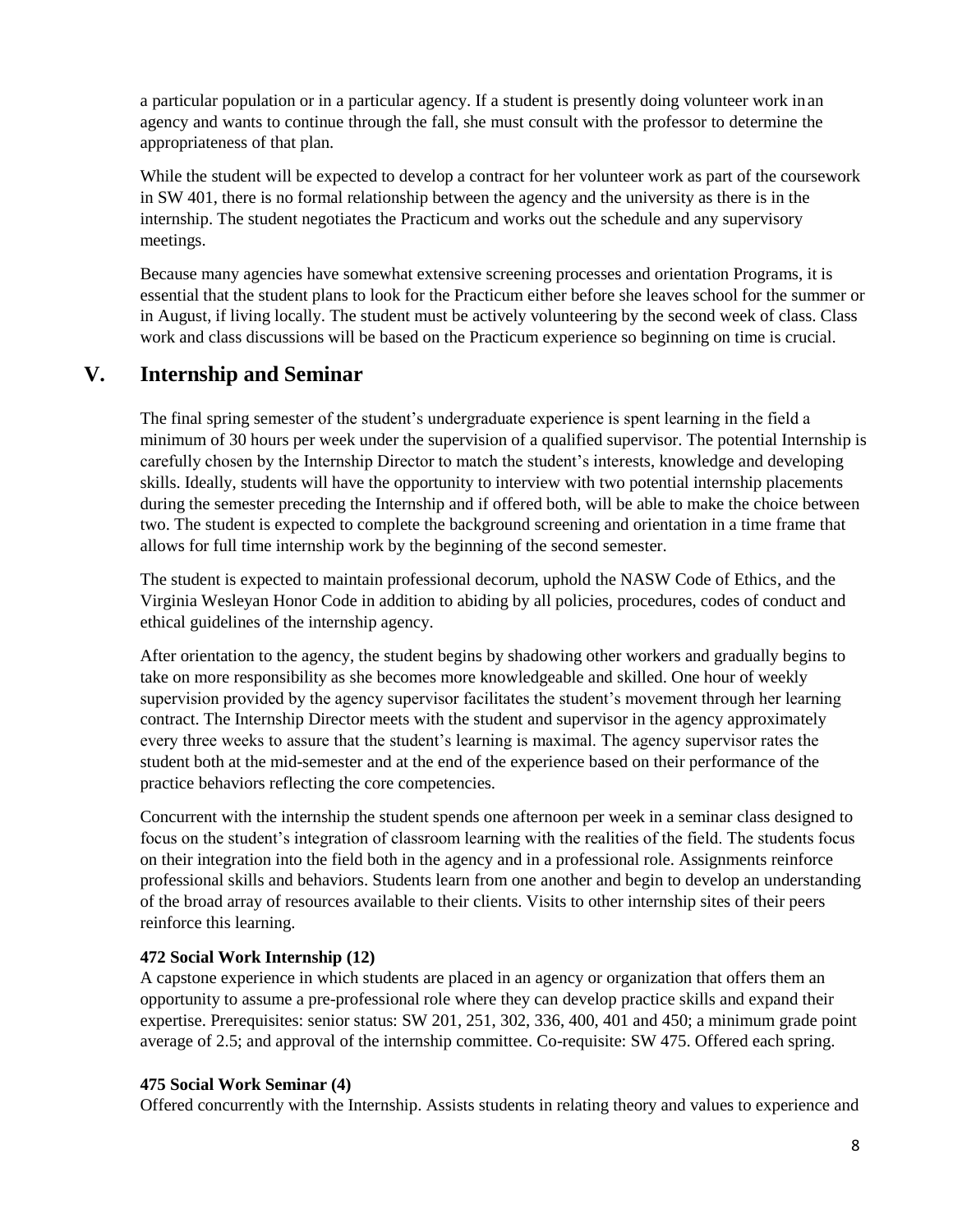<span id="page-9-3"></span>in offering support, interpretation, evaluation, and guidance. Students are evaluated on their performance of work assignments, use of supervision, and coursework. Prerequisites: senior status; same as SW 472. Co-requisite: SW 472. Offered each spring.

## <span id="page-9-1"></span><span id="page-9-0"></span>**VI. The Program's Assessment of Social Work Knowledge, Skills, and Values**

#### **Competency 1: Demonstrate Ethical and Professional Behavior**

Social workers understand the value base of the profession and its ethical standards, as well as relevant laws and regulations that may affect practice at the micro, mezzo, and macro levels. Social workers understand frameworks of ethical decision-making and how to apply principles of critical thinking to those frameworks in practice, research, and policy arenas. Social workers recognize personal values and the distinction between personal and professional values. They also understand how their personal experiences and affective reactions influence their professional judgment and behavior. Social workers understand the profession's history, its mission, and the roles and responsibilities of the profession. Social workers also understand the role of other professions when engaged in inter-professional teams. Social workers recognize the importance of life-long learning and are committed to continually updating their skills to ensure they are relevant and effective. Social workers also understand emerging forms of technology and the ethical use of technology in social work practice. Social workers:

- Make ethical decisions by applying the standards of the NASW Code of Ethics, relevant laws and regulations, models for ethical decision-making, ethical conduct of research, and additional codes of ethics as appropriate to context;
- Use reflection and self-regulation to manage personal values and maintain professionalism in practice situations;
- Demonstrate professional demeanor in behavior; appearance; and oral, written, and electronic communication;
- Use technology ethically and appropriately to facilitate practice outcomes; and
- Use supervision and consultation to guide professional judgment and behavior.

## <span id="page-9-2"></span>**Competency 2: Engage Diversity and Difference in Practice**

Social workers understand how diversity and difference characterize and shape the human experience and are critical to the formation of identity. The dimensions of diversity are understood as the intersectionality of multiple factors including but not limited to age, class, color, culture, disability and ability, ethnicity, gender, gender identity and expression, immigration status, marital status, political ideology, race, religion/spirituality, sex, sexual orientation, and tribal sovereign status. Social workers understand that, as a consequence of difference, a person's life experience may include oppression, poverty, marginalization, and alienation as well as privilege, power, and acclaim. Social workers also understand the forms and mechanisms of oppression and discrimination and recognize the extent to which a culture's structures and values, including social, economic, political, and cultural exclusions, may oppress, marginalize, alienate, or create privilege and power.

Social workers:

- Apply and communicate understanding of the importance of diversity and difference in shaping life experiences in practice at the micro, mezzo, and macro levels;
- Present themselves as learners and engage clients and constituencies as experts of their own experiences; and
- Apply self-awareness and self-regulation to manage the influence of personal biases and values in working with diverse clients and constituencies.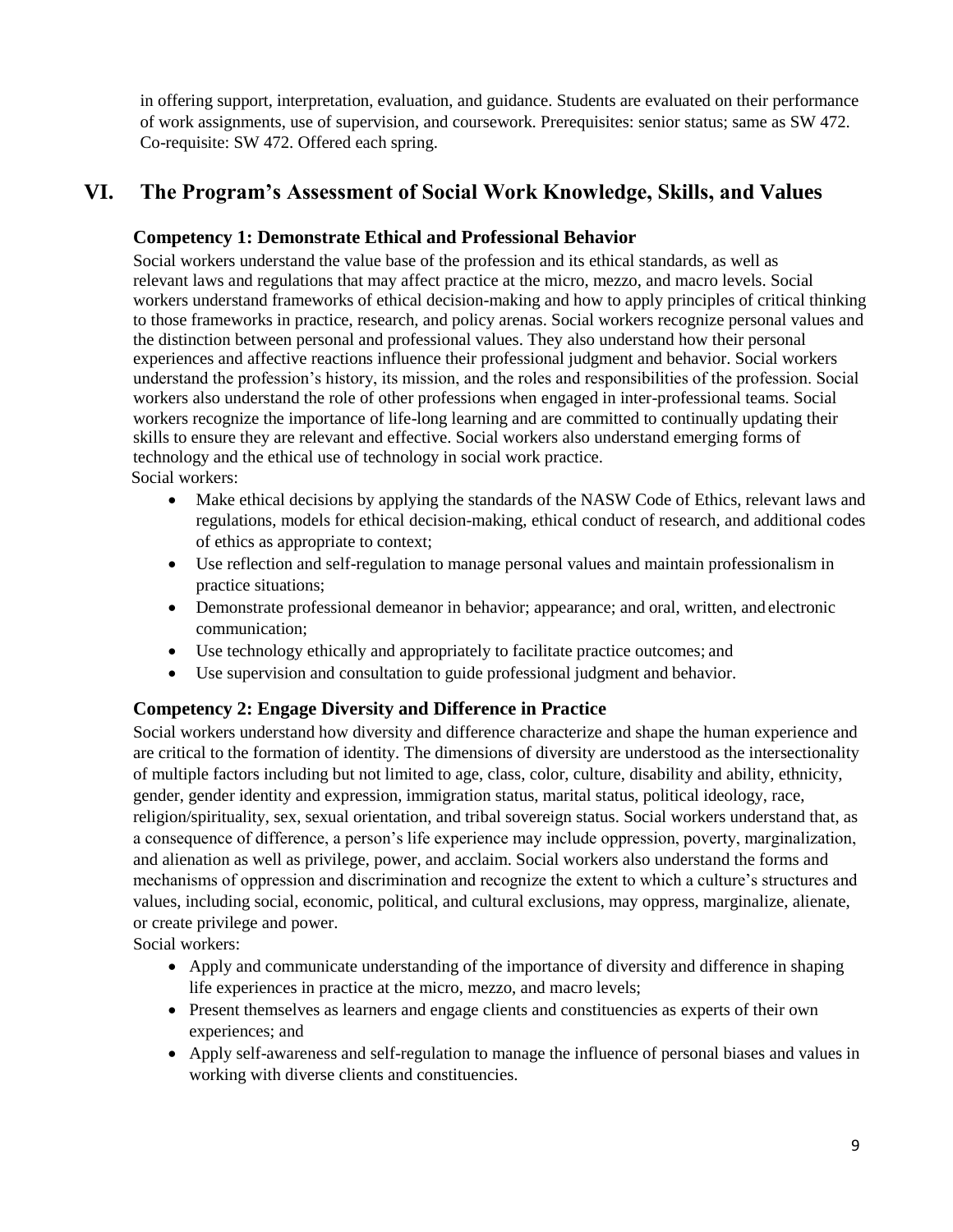## **Competency 3: Advance Human Rights and Social, Economic, and Environmental Justice**

Social workers understand that every person regardless of position in society has fundamental human rights such as freedom, safety, privacy, an adequate standard of living, health care, and education. Social workers understand the global interconnections of oppression and human rights violations, and are knowledgeable about theories of human need and social justice and strategies to promote social and economic justice and human rights. Social workers understand strategies designed to eliminate oppressive structural barriers to ensure that social goods, rights, and responsibilities are distributed equitably and that civil, political, environmental, economic, social, and cultural human rights are protected. Social workers:

- Apply their understanding of social, economic, and environmental justice to advocate for human rights at the individual and system levels; and
- engage in practices that advance social, economic, and environmental justice.

#### <span id="page-10-0"></span>**Competency 4: Engage in Practice-informed Research and Research-informed Practice**

Social workers understand quantitative and qualitative research methods and their respective roles in advancing a science of social work and in evaluating their practice. Social workers know the principles of logic, scientific inquiry, and culturally informed and ethical approaches to building knowledge. Social workers understand that evidence that informs practice derives from multi-disciplinary sources and multiples ways of knowing. They also understand the processes for translating research findings into effective practice.

Social workers:

- Use practice experience and theory to inform scientific inquiry and research;
- Apply critical thinking to engage in analysis of quantitative and qualitative research methods and research findings; and
- Use and translate research evidence to inform and improve practice, policy and service delivery.

## <span id="page-10-1"></span>**Competency 5: Engage in Policy Practice**

Social workers understand that human rights and social justice, as well as social welfare and services, are mediated by policy and its implementation at the federal, state, and local levels. Social workers understand the history and current structures of social policies and services, the role of policy in service delivery, and the role of practice in policy development. Social workers understand their role in policy development and implementation within their practice settings at the micro, mezzo, and macro levels and they actively engage in policy practice to effect change within those settings. Social workers recognize and understand the historical, social, cultural, economic, organizational, environmental, and global influences that affect social policy. They are also knowledgeable about policy formulation, analysis, implementation, and evaluation.

Social workers:

- Identify social policy at the local, state, and federal level that impacts well-being, service delivery, and access to social services;
- Assess how social welfare and economic policies impact the delivery of and access to social services;
- Apply critical thinking to analyze, formulate, and advocate for policies that advance human rights and social, economic, and environmental justice.

## <span id="page-10-2"></span>**Competency 6: Engage with Individuals, Families, Groups, Organizations, and Communities**

Social workers understand that engagement is an ongoing component of the dynamic and interactive process of social work practice with, and on behalf of, diverse individuals, families, groups, organizations,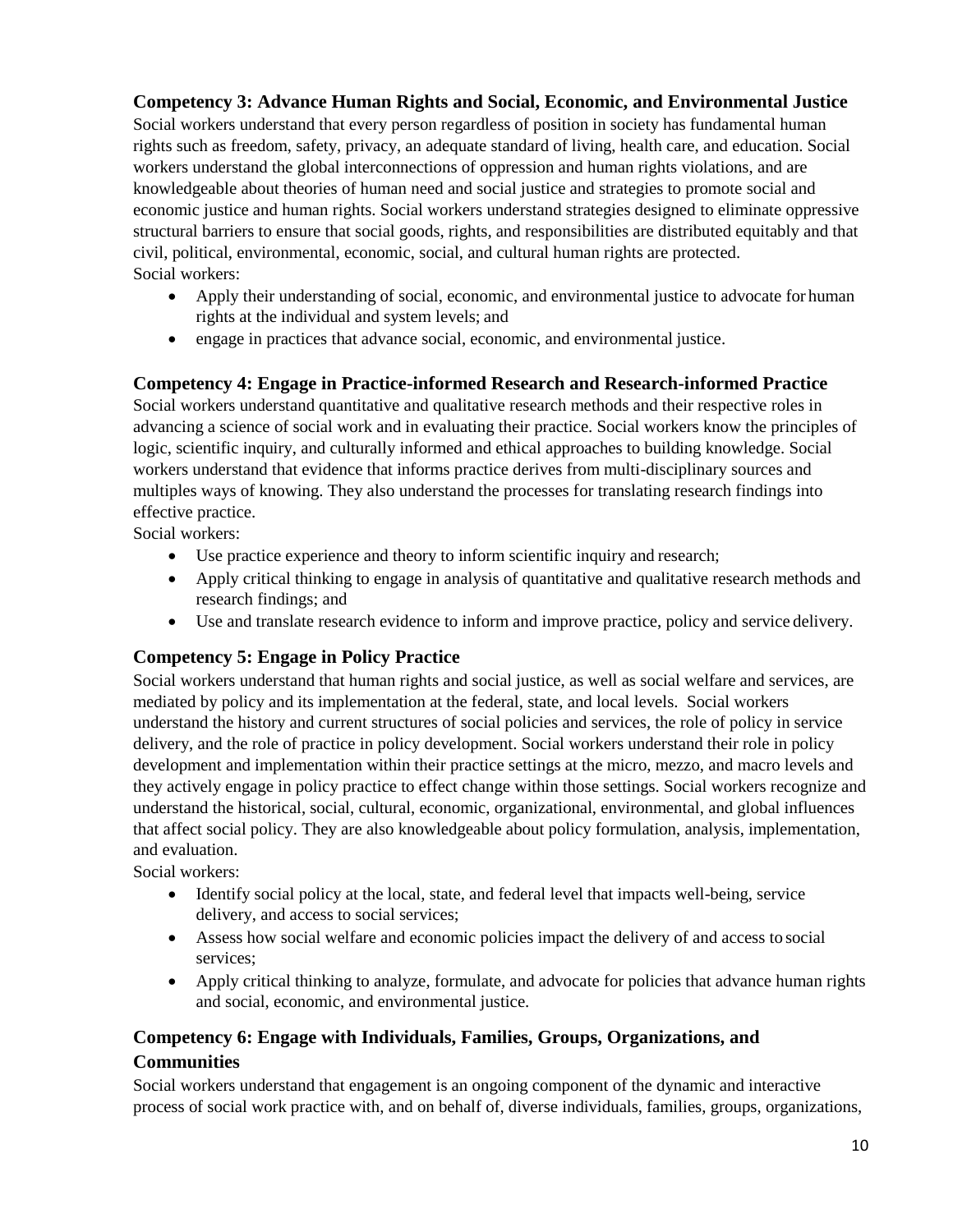and communities. Social workers value the importance of human relationships. Social workers understand theories of human behavior and the social environment, and critically evaluate and apply this knowledge to facilitate engagement with clients and constituencies, including individuals, families, groups, organizations, and communities. Social workers understand strategies to engage diverse clients and constituencies to advance practice effectiveness. Social workers understand how their personal experiences and affective reactions may affect their ability to effectively engage with diverse clients andconstituencies. Social workers value principles of relationship-building and inter-professional collaboration to facilitate engagement with clients, constituencies, and other professional as appropriate. Social workers:

- Apply knowledge of human behavior and the social environment, person-in-environment, and other multidisciplinary theoretical frameworks to engage with clients and constituencies; and
- Use empathy, reflection, and interpersonal skills to effectively engage diverse clients and constituencies.

#### <span id="page-11-0"></span>**Competency 7: Assess Individuals, Families, Groups, Organizations, and Communities**

Social workers understand that assessment is an ongoing component of the dynamic and interactive process of social work practice with, and on behalf of, diverse individuals, families, groups, organizations, and communities. Social workers understand theories of human behavior and the social environment, and critically evaluate and apply this knowledge in the assessment of diverse clients and constituencies, including individuals, families, groups, organizations, and communities. Social workers understand methods of assessment with diverse clients and constituencies to advance practice effectiveness. Social workers recognize the implications of the larger practice context in the assessment process and value the importance of inter-professional collaboration in this process. Social workers understand how their personal experiences and affective reactions may affect their assessment and decision-making. Social workers:

- Collect and organize data, and apply critical thinking to interpret information from clients and constituencies;
- Apply knowledge of human behavior and the social environment, person-in-environment, and other multidisciplinary theoretical frameworks in the analysis of assessment data from clientsand constituencies;
- Develop mutually agreed-on intervention goals and objectives based on the critical assessment of strengths, needs, and challenges within clients and constituencies; and
- Select appropriate intervention strategies based on the assessment, research knowledge, and values and preferences of clients and constituencies.

## <span id="page-11-1"></span>**Competency 8: Intervene with Individuals, Families, Groups, Organizations, and Communities**

Social workers understand that intervention is an ongoing component of the dynamic and interactive process of social work practice with, and on behalf of, diverse individuals, families, groups, organizations, and communities. Social workers are knowledgeable about evidence-informed interventions to achieve the goals of clients and constituencies, including individuals, families, groups, organizations, and communities. Social workers understand theories of human behavior and the social environment, and critically evaluate and apply this knowledge to effectively intervene with clients and constituencies. Social workers understand methods of identifying, analyzing, and implementing evidence-informed interventions to achieve client and constituency goals. Social workers value the importance of inter-professional teamwork and communication in interventions, recognizing that beneficial outcomes may require interdisciplinary, inter-professional, and inter-organizational collaboration. Social workers: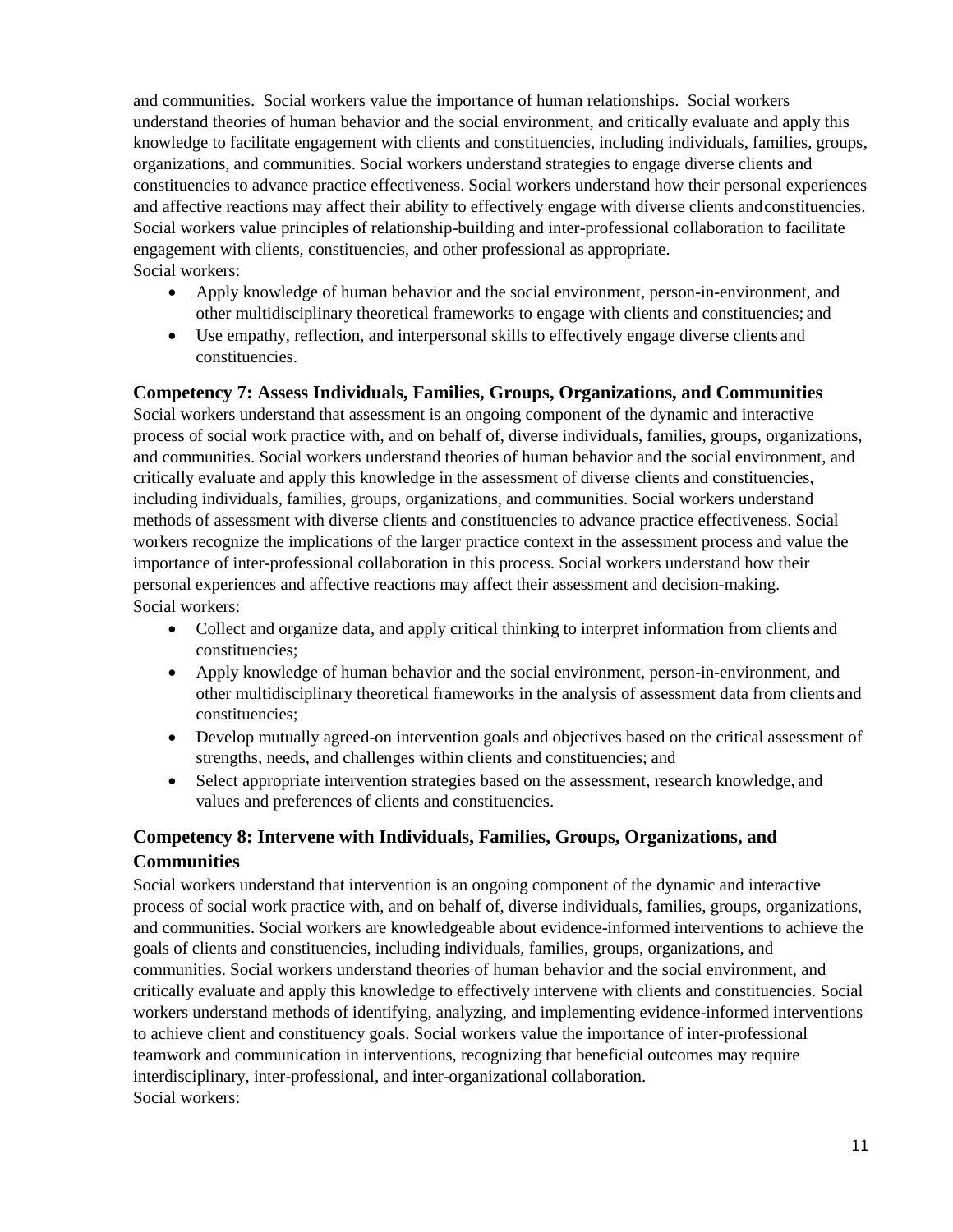- Critically choose and implement interventions to achieve practice goals and enhance capacities of clients and constituencies;
- Apply knowledge of human behavior and the social environment, person-in-environment, and other multidisciplinary theoretical frameworks in interventions with clients andconstituencies;
- Use inter-professional collaboration as appropriate to achieve beneficial practice outcomes; negotiate, mediate, and advocate with and on behalf of diverse clients and constituencies; and
- Facilitate effective transitions and endings that advance mutually agreed-on goals.

## <span id="page-12-0"></span>**Competency 9: Evaluate Practice with Individuals, Families, Groups, Organizations, and Communities**

Social workers understand that evaluation is an ongoing component of the dynamic and interactive process of social work practice with, and on behalf of, diverse individuals, families, groups, organizations, and communities. Social workers recognize the importance of evaluating processes and outcomes to advance practice, policy, and service delivery effectiveness. Social workers understand theories of human behavior and the social environment, and critically evaluate and apply this knowledge in evaluating outcomes. Social workers understand qualitative and quantitative methods for evaluating outcomes and practice effectiveness.

Social workers:

- Select and use appropriate methods for evaluation of outcomes;
- Apply knowledge of human behavior and the social environment, person-in-environment, and other multidisciplinary theoretical frameworks in the evaluation of outcomes;
- Critically analyze, monitor, and evaluate intervention and Program processes and outcomes; and
- Apply evaluation findings to improve practice effectiveness at the micro, mezzo, and macro levels.

## <span id="page-12-1"></span>**VII. Affiliated Organizations**

#### <span id="page-12-2"></span>**A. The Social Work Club**

The Social Club is an active organization whose purpose is to promote awareness of the social work profession on the Virginia Wesleyan campus and to promote social work values. Activities of the club vary from year to year as community needs and interests become apparent. Any interested student is eligible for membership. Dr. M. Annette Clayton serves as the advisor for the Social Work Club.

#### <span id="page-12-3"></span>**B. Phi Alpha, the Social Work Honor Society**

The first students were inducted on March 15, 2013 as the chapter was named Tau Alpha. Social work majors who are juniors and seniors are eligible for induction if they have a GPA of 3.2 overall and in the major and have no Honor Code violations. Dr. Benjamin Dobrin serves as the advisor for the chapter.

## <span id="page-12-4"></span>**C. Virginia Wesleyan University Bachelor of Social Work Program's Advisory Committee**

The primary purpose of the committee is to support the mission and goals of the BSW Program in a variety of ways, including soliciting internships, guest lecturing, and participating in the student appeal process when required. Dr. M. Annette Clayton chairs this committee.